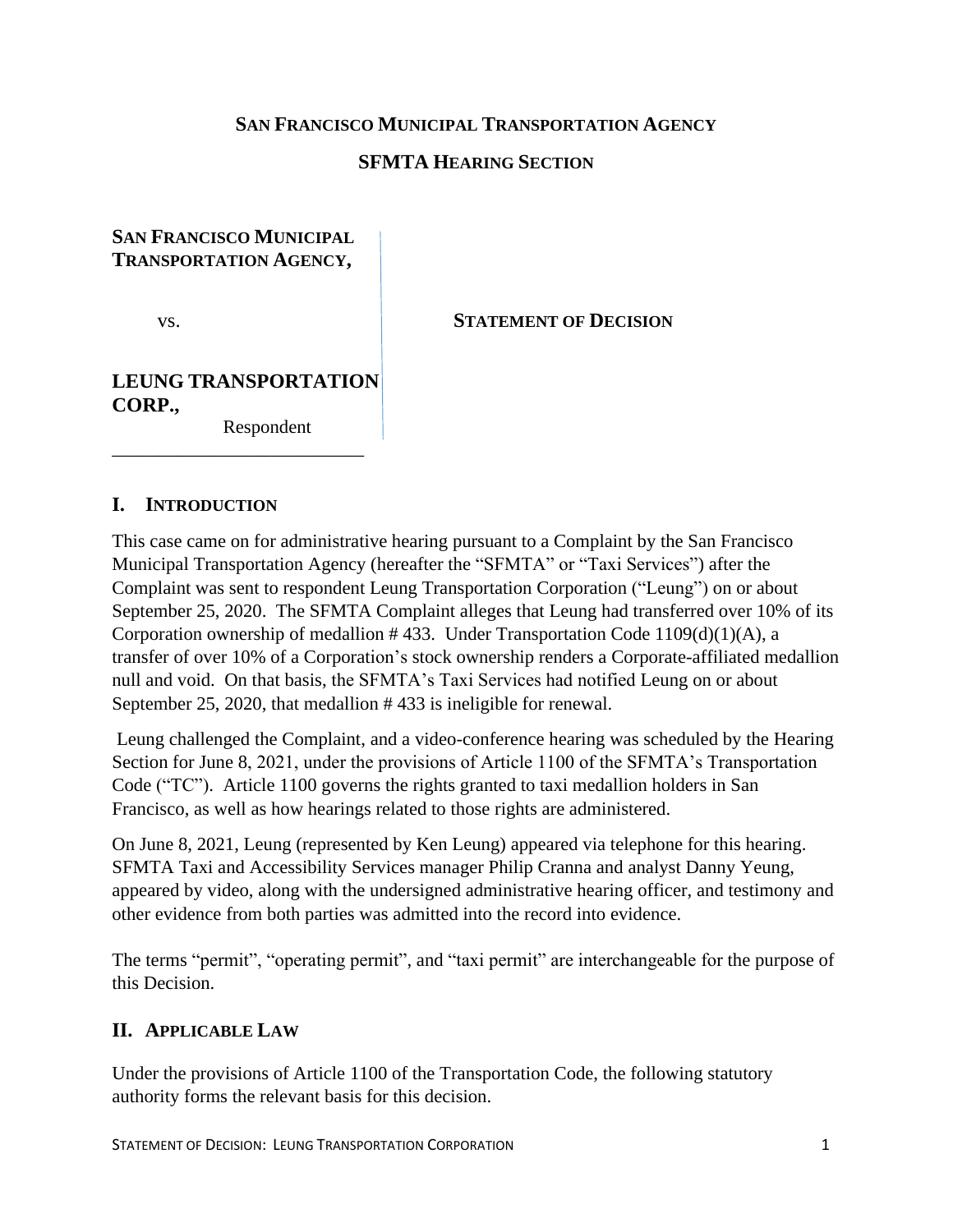Relevant to this case are these Article 1100 provisions:

- TC §1104(d)(1), regarding Annual Filing Required for Renewal
- TC  $$1105(a)(3)$ , regarding permits as privilege, not property of the driver
- TC  $$1105(a)(6)$ , involving compliance with laws and regulations
- TC  $$1105(a)(3)$ , regarding the duration of permits
- TC  $$1109(c)(1)$ , regarding the full-time driving requirement
- TC §1109(d)(1), regarding Permits Void on transfer or sale

Also relevant to this case are these Proposition K provisions:

- Prop K  $\S1(a)$ , regarding ownership of taxi permit (medallion)
- Prop K §2(d), regarding permits are only issued to a natural person
- Prop K  $\S4(b)$ , declaring the 60-day period to renew Pre-K permits Prop K §5(a), regarding Corporation Permit sale or transfer

## **III. TESTIMONY**

### **A. SFMTA Testimony and Evidence: Philip Cranna and Danny Yeung:**

Philip Cranna, an Enforcement and Legal Affairs Manager for SFMTA's Taxi Services, argued the case for the Taxi Services. Mr. Cranna argued that under the facts of the case, and the applicable laws stated above, Taxi Services was entitled to not renew Medallion # 433.

Danny Yeung, an administrative analyst for SFMTA's Taxi Services, laid a foundation for the exhibits offered by Taxi Services at the hearing. The exhibits included a Permit Issuance Record (Exh. A), Leung Corporate Filing (Exh. B), Copies of Stock Register (Exh. C), Annual Sworn Statement (Exh. D), Notice of Nonrenewal (Exh. E), Declaration of Quentin Kopp (Exh. F), Salesforce Medallion Profile (Exh. G), and the Request for Hearing (Exh. H).

Mr. Yeung testified that the SFMTA records accurately reflect that the ownership of Leung had been transferred over 10 percent cumulatively throughout the years between 2007 and 2020. A detailed record of the Corporation's transfers of ownership was presented during the hearing. Leung's annual reports to the SFMTA were also offered at the time and admitted into the record. Based on this documentary evidence, Taxi Services contends that the Leung medallion should be deemed null and void, and ineligible for renewal.

## **B. Leung Transportation Corporation Response**

Leung did not dispute the Corporation's record of ownership transfers presented by the SFMTA. Leung testified that two of the original owners have died over the years since incorporation, and thus no longer held any portion of the Corporation's stock.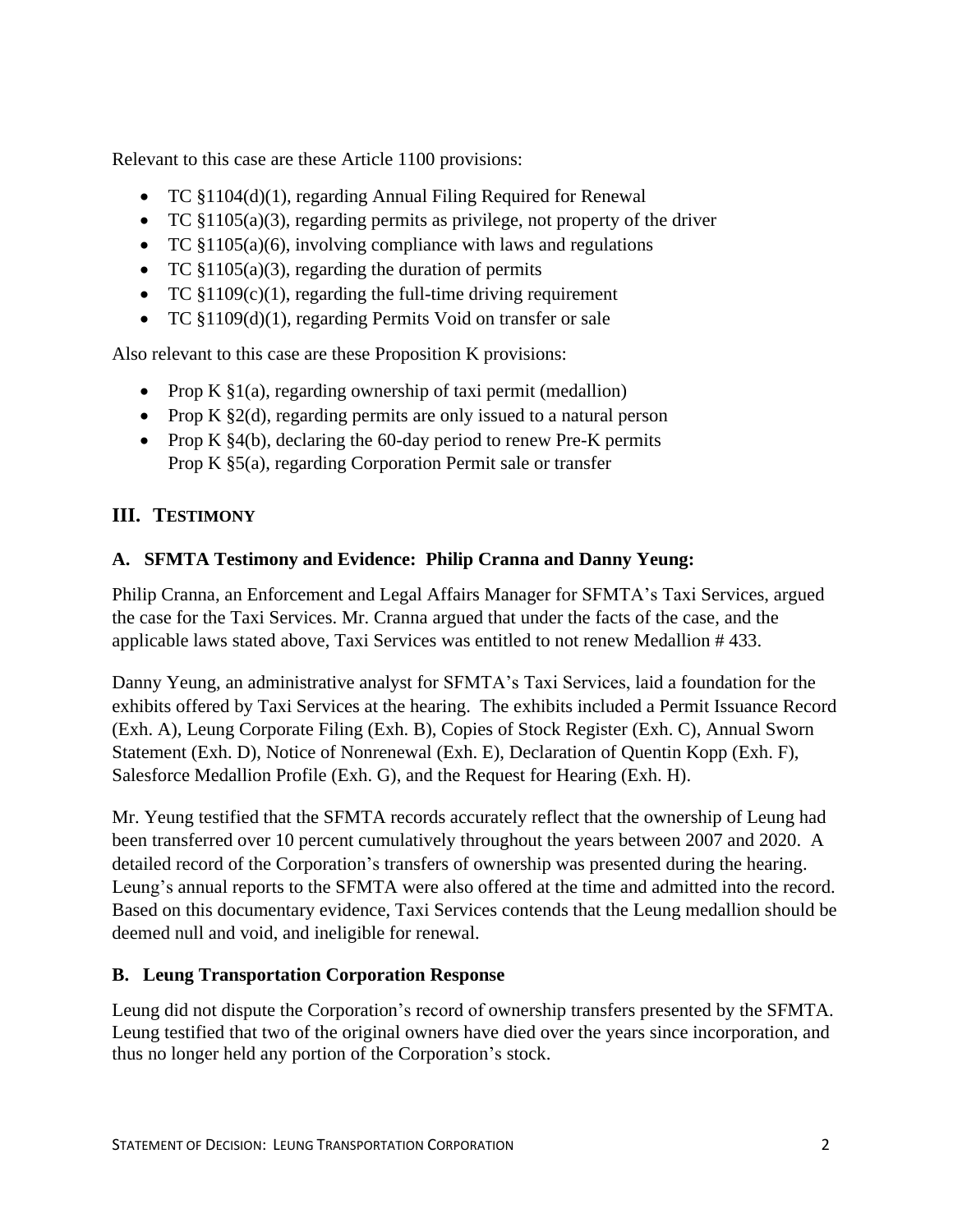Leung maintained that the Corporation's stock transfers were appropriate, given that there were no clear instructions to medallion holders indicating that a transfer of a corporation's ownership of 10% each year is prohibited.

In addition, Leung argued that the medallion should be deemed renewable by its current Corporate stock holders, because all transfers of stock were properly reported to the SFMTA over the years (and never challenged by Taxi Services).

## **IV. PROP K FRAMEWORK**

Proposition K was signed by State Senator Quentin Kopp and adopted by the City and County of San Francisco on June 6, 1978. Among the principal changes to the Taxi industry, Prop K specifies:

- 1) Pre-K medallions are identified as medallion/taxi permits held by individuals who received taxi permits prior to the effective date of Proposition K—June 6, 1978.
- 2) No Permit shall be issued except to a natural person and in no case to any business, firm, partnership or corporation (Prop K, section 2 [D]).
- 3) All persons, businesses, firms, partnerships corporation or other entities who possess outstanding permits to operate a motor vehicle for fire on the effect date of this section must surrender and exchange any such permit for new permits within 60 days of the effective date of this section (Prop K, section 4 [B]).
- 4) If any permittee is a corporation, any sale or other transfer of 10 percent or more of the stock ownership or assets of the permittee, resulting from any transaction or series of transaction and computed on a cumulative basis, will be deemed to be a sale or transfer and the permit therefore shall be null and void, unless approved by the Police Commission in conformity with the requirements of these Ordinance (Prop K, section  $5[A]$ ). This last section is codified by under TC § 1109(d)(1)(A), and is Taxi Services' basis for non-renewal.

## **1. Medallion #433 Is a Post-K Medallion**

According to the Complaint, Taxi Services alleges that medallion # 433 is a "Pre-K" medallion, even though it was issued on August 28, 1978. (See Exhibit A.) In addition, Taxi Services provided evidence to demonstrate that Leung was established as a corporation on or about March 30, 1978. (See Exhibit B.).

Accordingly, although Taxi Services has alleged that the Leung Corporation was formed to divert the foreseeable impact of Prop K, Taxi Services' documentation regarding Leung's Pre-K status is problematic. On its face  $TC \$  1109(d)(1), applies only to pre-K medallions, but according to Prop K, the adoption date for Leung's medallion makes it a Post-K medallion and not Pre-K. If Leung Corporation is actually the holder of a Post-K medallion, it is not subject to the provisions of TC  $\S$  1109 (c)(3) which only applied to Pre-K medallions. The following timeline is crucial to the gravamen of this case: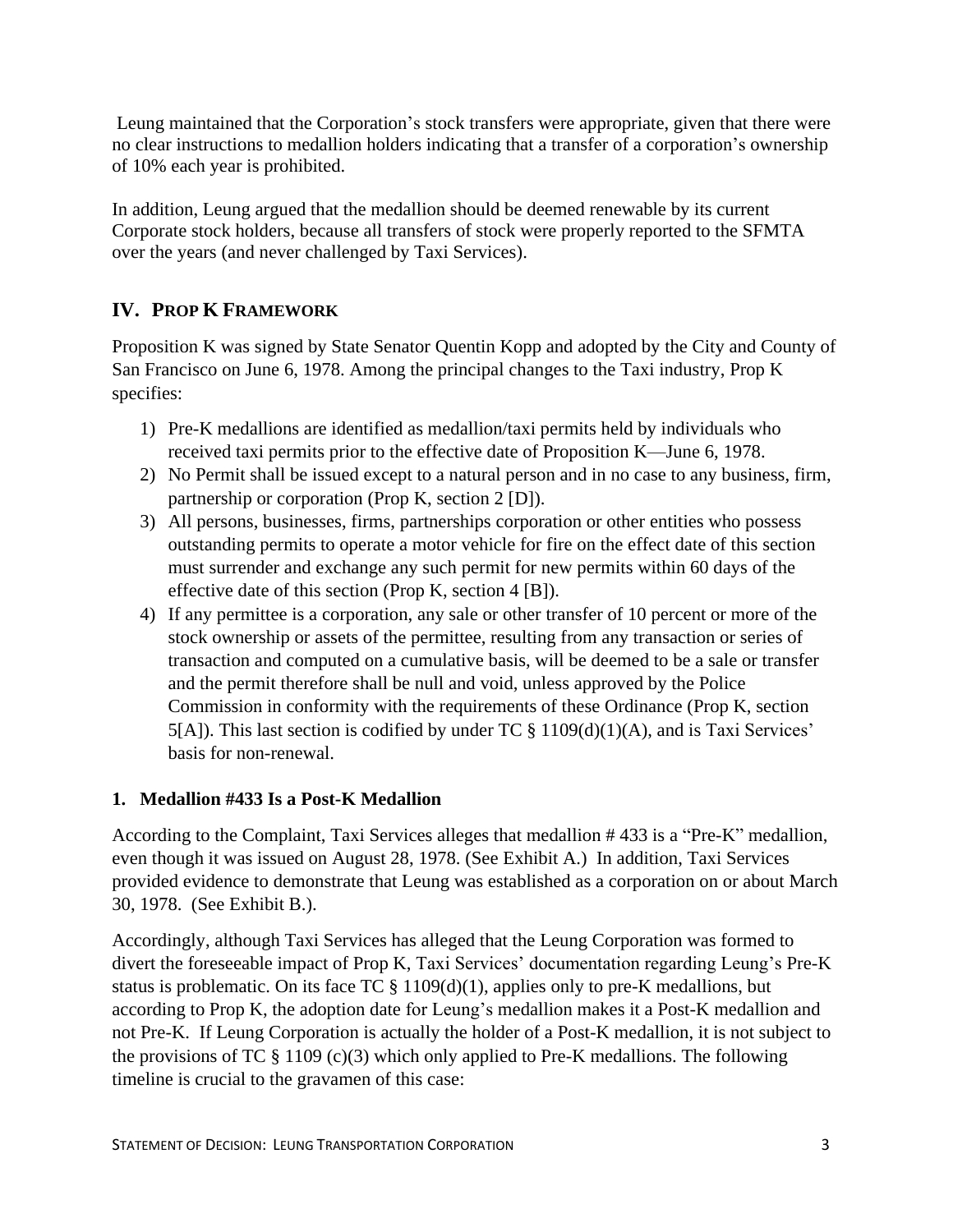| 03-30-1978              | 06-06-1978     | 08-28-1978            |
|-------------------------|----------------|-----------------------|
| Leung Corp. Established | Prop K Adopted | Medallion #433 Issued |

The August 28, 1978, date of issuance was more than 60 days after the adoption of Prop K on July 6, 1978. Sixty days was the time limit set forth by Prop K for the Pre-K medallion holders to renew their existing permits. In issuing the Leung medallion over the time limit, the SFPD was not in compliance with Prop K, section 4(B), and arguably enabled Leung to operate into the future without the transfer restrictions prescribed for Pre-K corporations under TC  $1109(d)(1)(A)$ .

Taxi Services' subsequent lack of enforcement likely reinforced Leung's belief that it was operating a post-K medallion that was not subject to the transfer restriction under TC  $1109(d)(1)(A)$ .

## **2. SFMTA Hearing Section Policy**

It is the policy of this Hearing Section to tread conservatively when considering the loss of revenue to medallion holders since the rise of Lyft/Uber and the ongoing Covid crisis. In this instance, Leung was under the reasonable expectation that SFMTA accepted it as a post-K registered Corporation and that as such, it was free to transfer/sell shares of stock and still retain its medallion. Moreover, Leung was led to believe that the transfer process it engaged in was legal as its annual renewals, submitted in good faith, were never rejected by the Taxi Services. Thus, nothing in Taxi Services' enforcement history was available to disabuse Leung of its belief that it could transfer its shares in the manner it did without losing its medallion. The SFPD issued a medallion to Leung on August 28,1978, past the deadline for pre-K issuance. There is nothing in the record indicating that SFPD attempted to correct this issuance, if it was indeed incorrect. Furthermore, Taxi Services received and filed the Leung's annual renewal report annually after 2003 without objection, despite candid information from Leung since 2008 that it had begun exceeding, cumulatively ten percent a year restriction on transfers of corporate shares. As the main enforcement agency and the only reporting agency known by Leung, Taxi Services failed to notify Leung that its Corporation ownership transfer action was illegal.

### **3**. **Findings**

The San Francisco Police Department (SFPD) issued a valid operating permit to Leung, an established corporation on August 28, 1978, past the deadline to include Leung under TC  $1109(d)(1)(A)$ .

On the basis of these considerations, I find that the SFMTA has not established, by a preponderance of the evidence, that Leung is a pre-K medallion subject to the transfer restrictions of TC  $1109(d)(1)(A)$ .